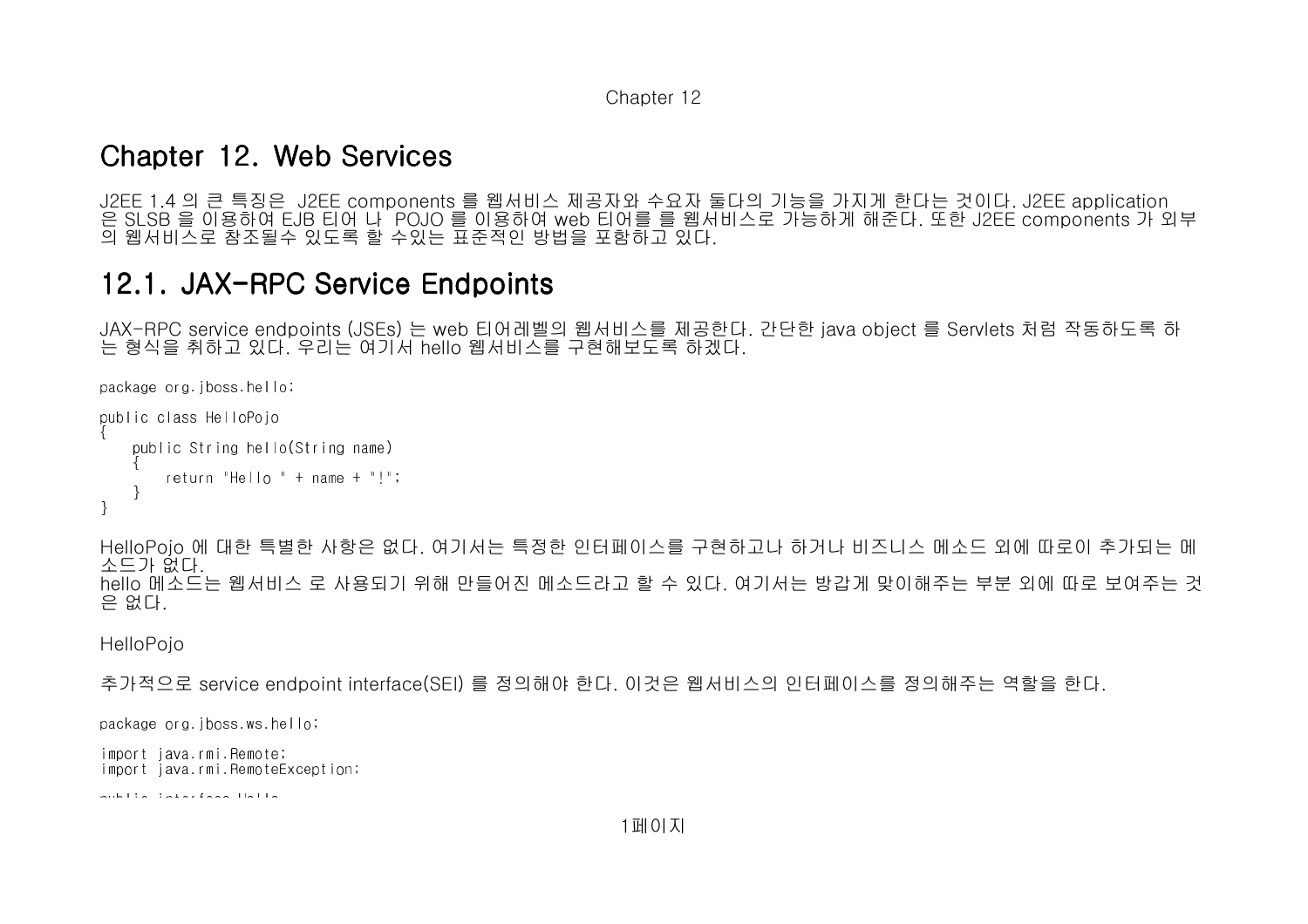public interface Hello extends Remote{ public String hello(String name) throws RemoteException;}

SEI는 Remote 상속받고 메소드는 반드시 RemoteException 을 던지도록 선언해야 한다. 상당에 보면 interface의 간단하게 표현되는 것을 볼 수 있다. Hello 를 디플로이하려면 몇가지 추가적인 Deployment descriptor 가 필요하다.

JSE 는 servlet 과 닮은 점이 전혀 비록 없지만 JSE 를 **web.xml** 파일에 Servlet 과 같이 매핑해줄 수 있다. servlet 처럼 웹서비스 를 구 현한 클래스를 선언해줄 필요가 있다 아래 hello web service를 디플로이시 필요한 정의를 한다.

<?xml version="1.0" encoding="UTF-8"?> <web-app xmlns="http://java.sun.com/xml/ns/j2ee" xmlns:xsi="http://www.w3.org/2001/XMLSchema-instance" xsi:schemaLocation="http://java.sun.com/xml/ns/j2ee http://java.sun.com/xml/ns/j2ee/web-app\_2\_4.xsd"version="2.4">

<servlet>

 <servlet-name>HelloWorldWS</servlet-name> <servlet <servletservlet-class>org.jboss.ws.hello.HelloPojo</ class>org.jboss.ws.hello.HelloPojo</ class>org.jboss.ws.hello.HelloPojo</servlet servletservlet-class> </servlet> <servlet-mapping><servlet-name>**HelloWorldWS<**/servlet-name> <url-pattern>/Hello</url-pattern> $\langle$ /servlet-mapping>

 $\langle$ /web-app $\rangle$ 

servlet mapping 에서의 URL 패턴은 외부에서 보이는 부분에 대한 설정을 뜻할 뿐이다. 이것을 통해 web service 를 제공하는 URL을 조작할 수 있다.

web.xml 파일은 web service 관련된 모든 설정을 가지고 있지 않다. webserices.xml 은 JBoss 에게 web service 를 일반적인 servlet 으로가 아닌 web service를 수행하는 servlet 이라는 것을 알려준다. 또한 WSDL 파일 과 JAX-RPC mapping 파일이 추가적으로 필요하다. 이 파일들은 wscompile을 이용하여 생성할 수 있다. (WSDP)

wscompile -classpath <classpath> -gen:server -f:rpcliteral -mapping mapping.xml config.xml

2페이지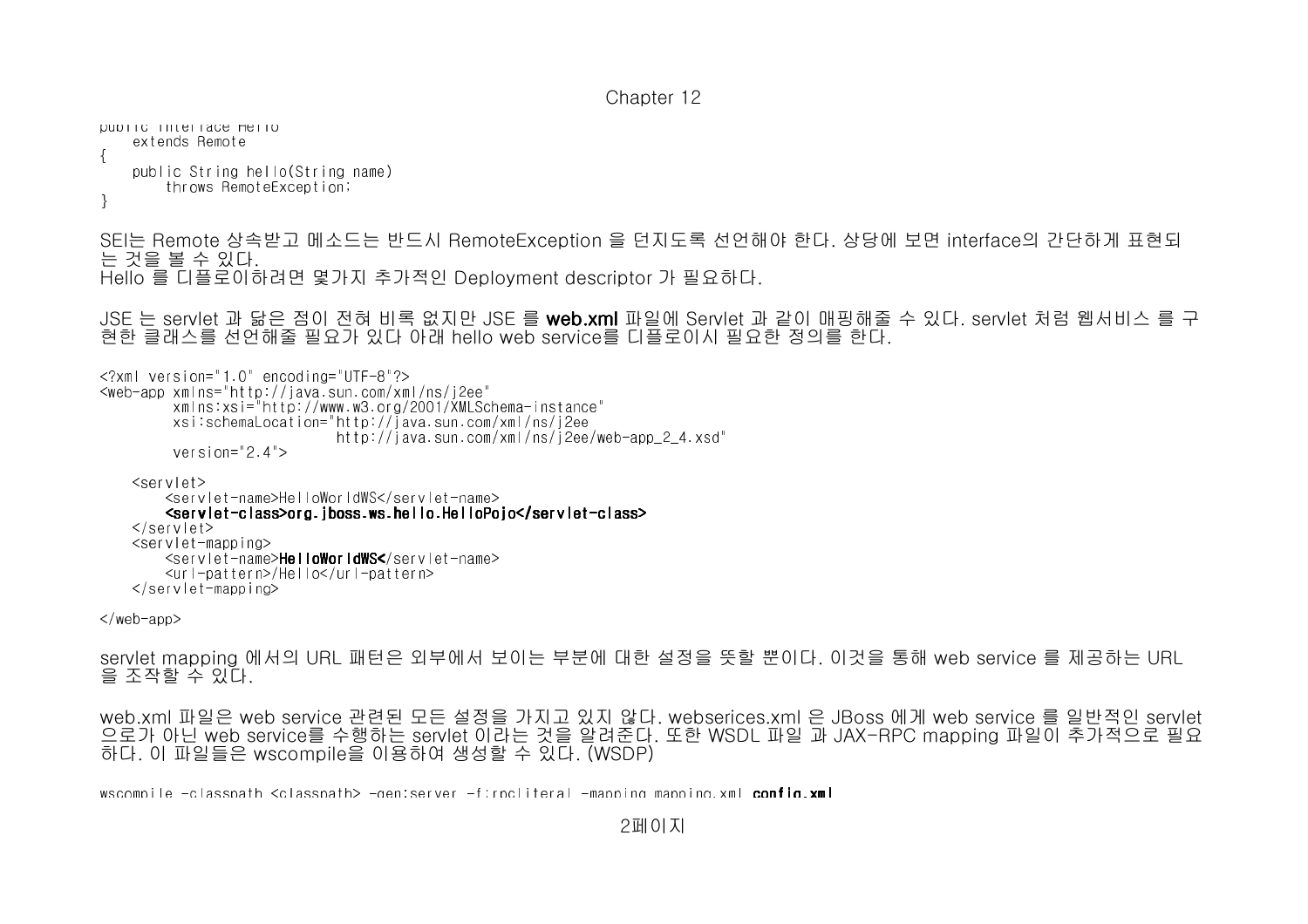wscompile -classication -classication -classication -classication -first mapping mapping mapping.xml configura

WSDL 파일과 JAX-RPC mapping 파일을 생성하기 위해서는 **config.xml** 파일이 필요한다. 아래에 config.xml 파일을 샘플로 보여주 고 있다.

```
<?xml version="1.0" encoding="UTF-8"?>
```

```
<configuration xmlns="http://java.sun.com/xml/ns/jax-rpc/ri/config">   <service name="HelloService name="HelloService HelloService"
                           targetNamespace="http://hello.ws.jboss.org/"
            typeNamespace="http://hello.ws.jboss.org/types"packageName="org.jboss.ws.hello"><br>Cinterface_game="org.jboss.ws.hello">
\frac{1}{2} <interface name="org.jboss.ws.hello.Hello"/>
    \langle/service>

</configuration>
```
service element는 web service 에 정의하는데 사용된다. attributes 에 대해 알아보자.

- name: This is the name of the web service.
- **targetNamespace**: Web services require namespaces just like Java classes do. It's a common practice to use a URL namespace that corresponds to the Java namespace given.
- **typeNamespace**: This specifies the namespace to use for custom types.
- **packageName**: This is the base package name that your web services classes live under.

config.xml 참조하여 wscompile을 돌리면 WSDL 파일이 생성된다. 하지만 WSDL 파일에 SOAP address 가 비어있는 것을 확인 할 수 있다. JBoss 는 웹서비스로 디플로이 될때 WSDL 의 정확한 위치를 넣어준다.

```
<?xml version="1.0" encoding="UTF-8"?><definitions name="HelloService"
   targetNamespace="http://hello.ws.jboss.org/"   xmlns:tns="http://hello.ws.jboss.org/"
   xmlns="http://schemas.xmlsoap.org/wsdl/"
   xmlns:xsd="http://www.w3.org/2001/XMLSchema"
   xmlns:soap="http://schemas.xmlsoap.org/wsdl/soap/">ltvnes/>
   <message name="Hello_hello">
       <part name="String_1" type="xsd:string"/>   </message>
   <message name="Hello_helloResponse">
       <part name="result" type="xsd:string"/>message of the contract of the contract of the contract of the contract of the contract of the contract of the<br>Second contract of the contract of the contract of the contract of the contract of the contract of the contract
```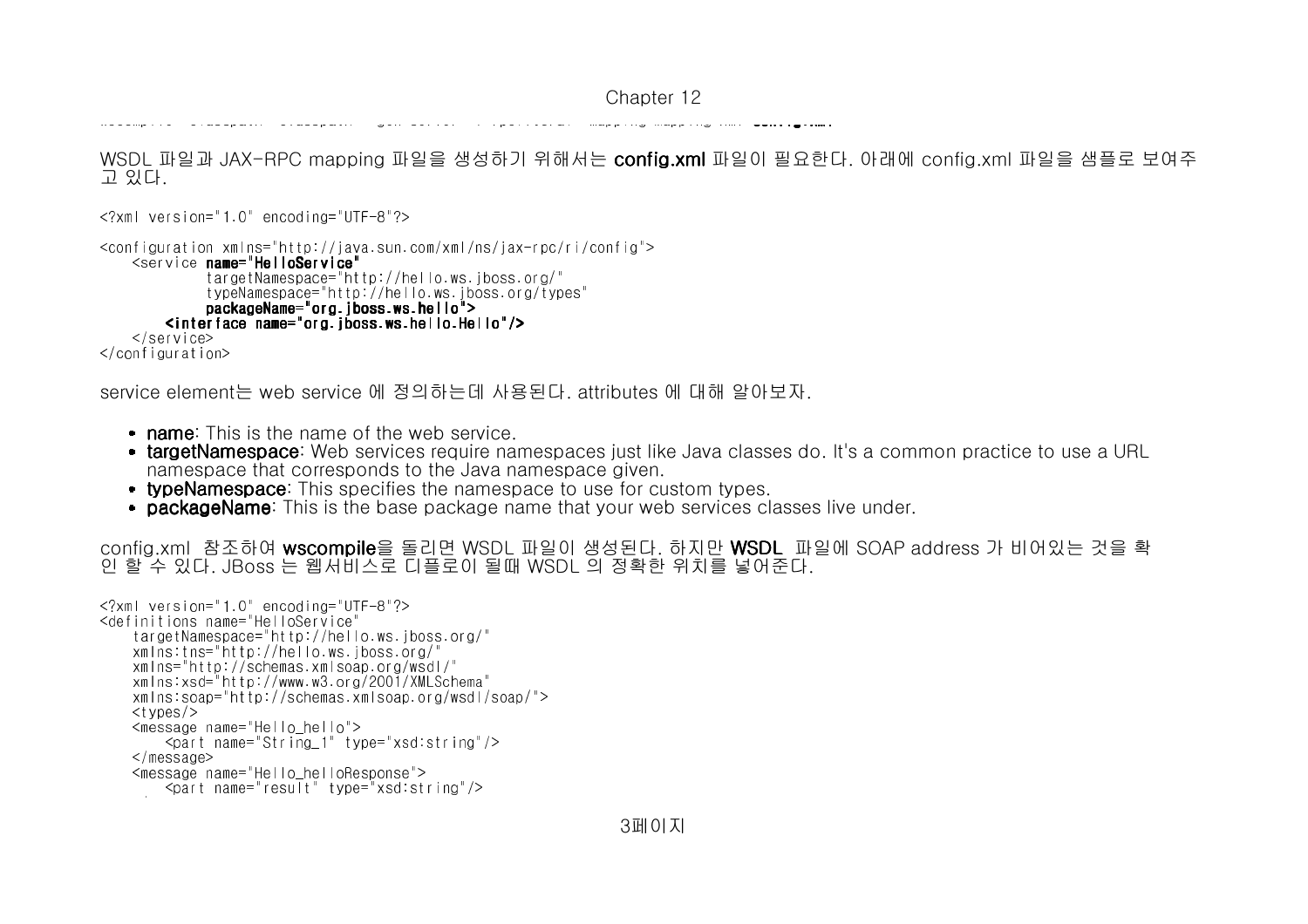```
Chapter 12
```

```
   </message>
   <portType name="Hello">
       <operation name="hello" parameterOrder="String_1">           <input message="tns:Hello_hello"/>
           <output message="tns:Hello_helloResponse"/>       </operation></portType>
   <binding name="HelloBinding" type="tns:Hello">
       <soap:binding transport="http://schemas.xmlsoap.org/soap/http" style="rpc"/>       <operation name="hello">
           <soap:operation soapAction=""/>           <input>
               <soap:body use="literal" namespace="http://hello.ws.jboss.org/"/>\langleinput\rangle≪output>

               <soap:body use="literal" namespace="http://hello.ws.jboss.org/"/>\langle output>

       </operation>\langlebinding>

   <service name="HelloService">
       <port name="HelloPort" binding="tns:HelloBinding"><soap:address location=" REPLACE_WITH_ACTUAL_URL"/>
        \langle/port\rangle
   </service>
</definitions>
```
#### 우리는 또한 JAX-RPC mapping 파일을 볼 수 있따.

```
<?xml version="1.0" encoding="UTF-8"?>
<java-wsdl-mapping version="1.1" xmlns="http://java.sun.com/xml/ns/j2ee"   xmlns:xsi="http://www.w3.org/2001/XMLSchema-instance"    xsi:schemaLocation="http://java.sun.com/xml/ns/j2ee
                       http://www.ibm.com/webservices/xsd/j2ee_jaxrpc_mapping_1_1.xsd">   <package-mapping>
       <package-type>org.jboss.ws.hello</package-type>
       <namespaceURI>http://hello.ws.jboss.org/types</namespaceURI>\langle/package-mapping>

   <package-mapping>
       <package-type>org.jboss.ws.hello</package-type>
       <namespaceURI>http://hello.ws.jboss.org/</namespaceURI>\langle/package-mapping>

   <service-interface-mapping>
       <service-interface>org.jboss.ws.hello.HelloService</service-interface><wsdl-service-name xmlns:serviceNS="http://hello.ws.jboss.org/">
```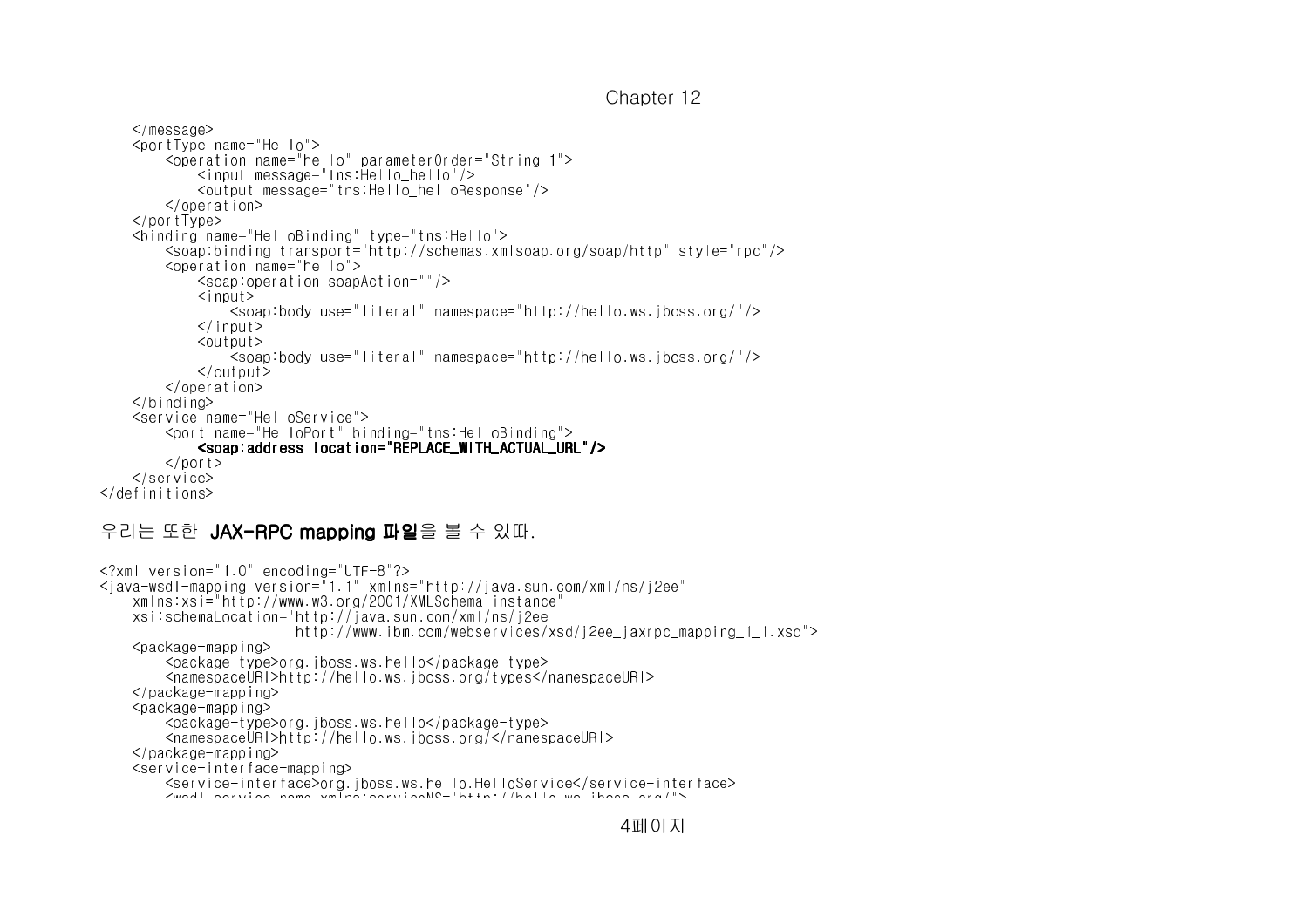```
Chapter 12
```

```
<wsdl-service-name xmlns:serviceNS="http://hello.ws.jboss.org/">           serviceNS:HelloService       </wsdl-service-name>       <port-mapping>
           <port-name>HelloPort</port-name>
           <java-port-name>HelloPort</java-port-name>\langle/port-mapping>

   </service-interface-mapping>
   <service-endpoint-interface-mapping>
       <service-endpoint-interface>org.jboss.ws.hello.Hello</service-endpoint-interface>\leqwsdl-port-type xmlns:portTypeNS="http://hello.ws.iboss.org/">
                       portTypeNS:Hello       </wsdl-port-type>
       <wsdl-binding xmlns:bindingNS="http://hello.ws.jboss.org/">           bindingNS:HelloBinding\langlewsdl-binding>

       <service-endpoint-method-mapping>
           <java-method-name>hello</java-method-name>           <wsdl-operation>hello</wsdl-operation>           <method-param-parts-mapping>
               <param-position>0</param-position>
               <param-type>java.lang.String</param-type>               <wsdl-message-mapping>
                   <wsdl-message xmlns:wsdlMsgNS="http://hello.ws.jboss.org/">wsdlMsgNS:Hello_hello
                                        </wsdl-message>
                   <wsdl-message-part-name>String_1</wsdl-message-part-name>                   <parameter-mode>IN</parameter-mode>\le/wsdl-message-mapping>

           </method-param-parts-mapping>           <wsdl-return-value-mapping>
               <method-return-value>java.lang.String</method-return-value>
               <wsdl-message xmlns:wsdlMsgNS="http://hello.ws.jboss.org/">wsdlMsgNS:Hello_helloRespon
                                </wsdl-message>
               <wsdl-message-part-name>result</wsdl-message-part-name>\le/wsdl-return-value-mapping>

       </service-endpoint-method-mapping>
   </service-endpoint-interface-mapping>\langleiava-wsdl-mapping>
```
webservices.xml 파일의 내용을 보면 wsdl 파일과의 링크 부분을 보여주고 있으며 또한 jaxrpc-mapping 파일 부분도 링크되어져 있 다.또한 추가적으로 port-component element 에서는 WSDL 의 port 부분을 구현된 특정서비스를 매핑하고 있다. 또한 JSE 를 보면 servlet-link 에서 web.xml 파일에서 정의되어 있는 Servlet 명을 servlet -link 에 명시해준다.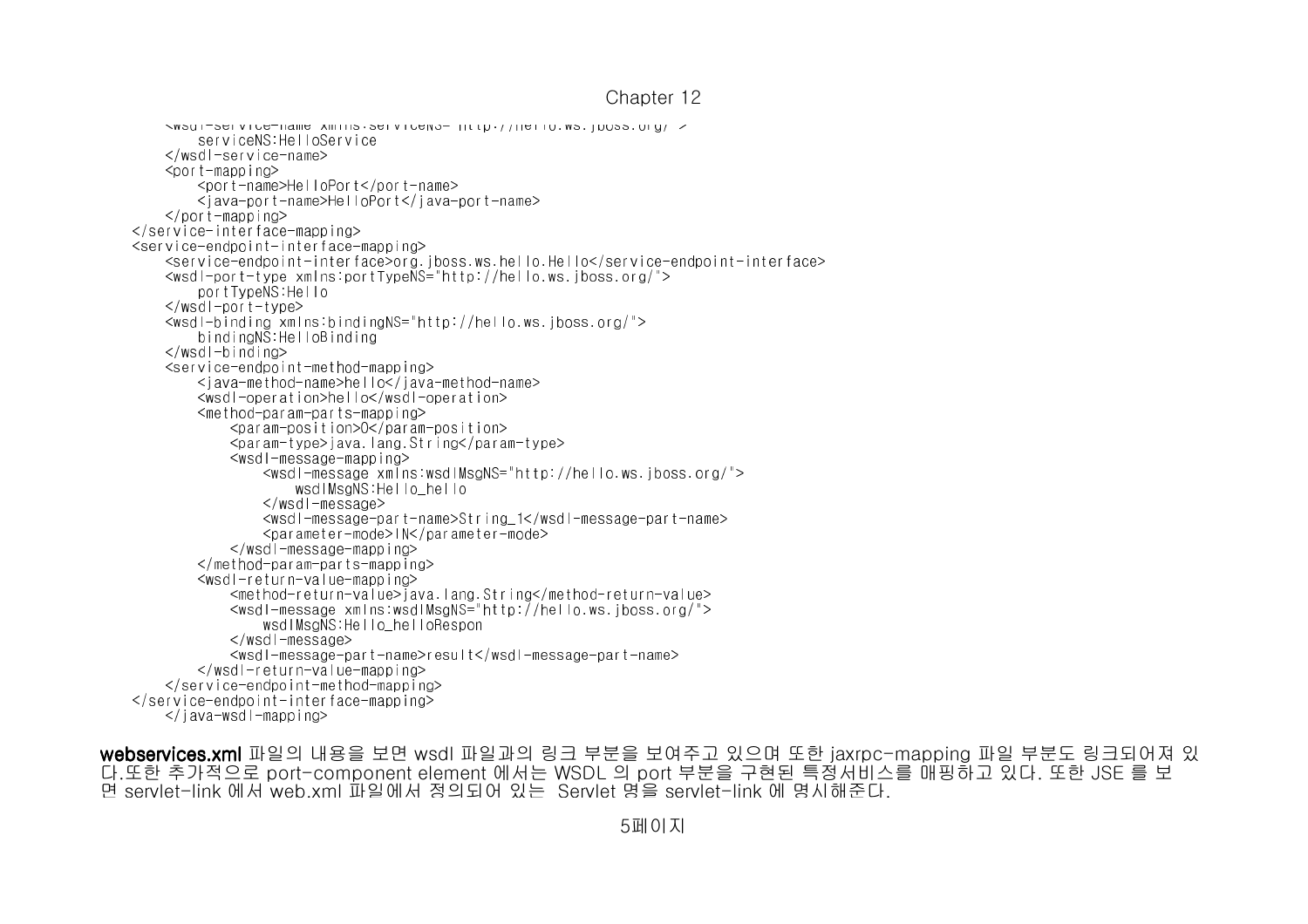파일에서 정의되어 있는 Servlet 명을 servlet-link 에 명시해준다.<webservices xmlns="http://java.sun.com/xml/ns/j2ee" xmlns:xsi="http://www.w3.org/2001/XMLSchema-instance" xsi:schemaLocation="http://java.sun.com/xml/ns/j2ee http://www.ibm.com/webservices/xsd/j2ee\_web\_services\_1\_1.xsd" version="1.1"> <webservice-description> <webservice-description-name>HelloService</webservice-description-name> $\frac{1}{2}$  <wsdl-file>WEB-INF/wsdl/HelloService.wsdl</wsdl-file> <jaxrpc-mapping-file>**WEB-INF/mapping.xml**</jaxrpc-mapping-file> <port-component> <port-component-name>Hello</port-component-name> <wsdl-port>HelloPort</wsdl-port> <service-endpoint-interface> org.jboss.ws.hello.Hello </service-endpoint-interface> $<$ service-impl-bean $>$  <servlet <servletservlet-link>HelloWorldWS</ link>HelloWorldWS</link>HelloWorldWS</servlet servletservlet-link> </service-impl-bean> </port-component> </webservice-description></webservices>

면 servlet-link 에서 web.xml

web service 를 포함한 WAR 파일을 디렉토리 구조로 봤을 때 아래와 같은 그림으로 보이게 된다. 모든 deployment descriptors들은 WEB-INF 밑에 있다.wsdl 파일은 wsdl 서브디렉토리에 있는 것에 주의 할 필요가 있다.(<u>Figure\_12.1, "The structure of hello-servlet.war"</u>.)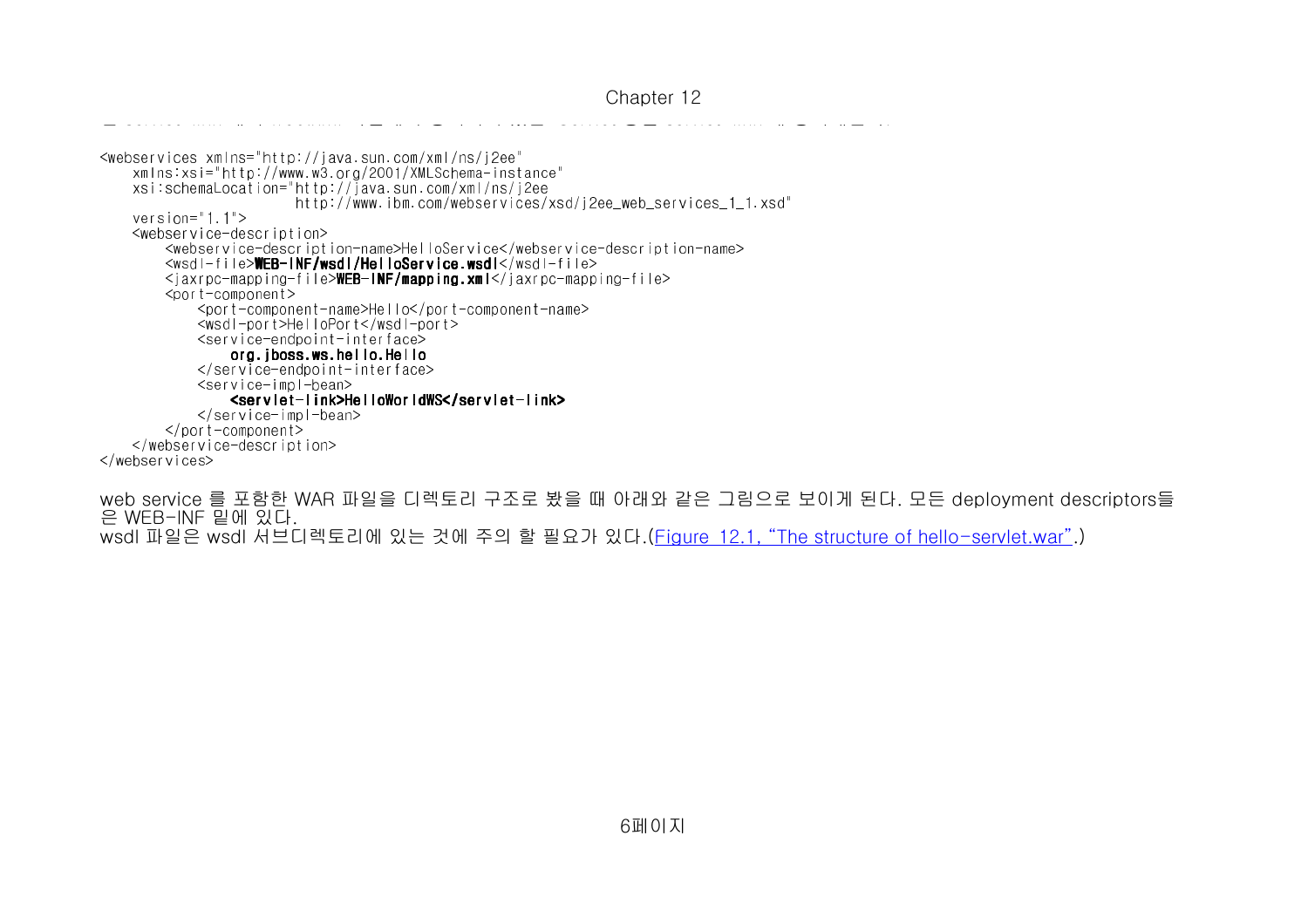

### Figure 12.1. The structure of hello-servlet.war  $\,$

hello web service 를 디플로이하고 테스트하기 위해서는 examples 디렉토리에서 아래와 같이 실행하면 된다.

[examples]\$ ant -Dchap=ws -Dex=1 run-example

. . run-example1:

- [echo] Waiting for 5 seconds for deploy...
- [java] Contacting webservice at http://localhost:8080/hello-servlet/Hello?wsdl
	- [java] hello.hello(JBoss user)
- [java] output:Hello JBoss user!

server log 에서 생성된 WSDL 과 wsdd 파일의 임시위치를 포함한 디플로이 정보를 볼 수 있다. 또한 web service url 을 볼 수 있다.

URL 을 통해 JBoss에서 제공하는 WSDL 파일을 볼 수 있다. 웹 어플리케이션 명이 hello-servlet 이고 우리가 web.xml 파일에 서 servlet을 매핑한 /Hello 했었다. 따라서 /hello-servlet/Hello 로 web service가 매핑되었음을 확인할 수 있다. ?wsdl 을 붙여줌으로 WSDL 파일을 리턴 받을 수 있다.

```
WSDL 파일에 매핑된 URL 이 정확하지 않다면 JBoss에서 제공되는 system 쪽의 web services 를 통해 /ws4ee/services 로 확인할 수 있다.
```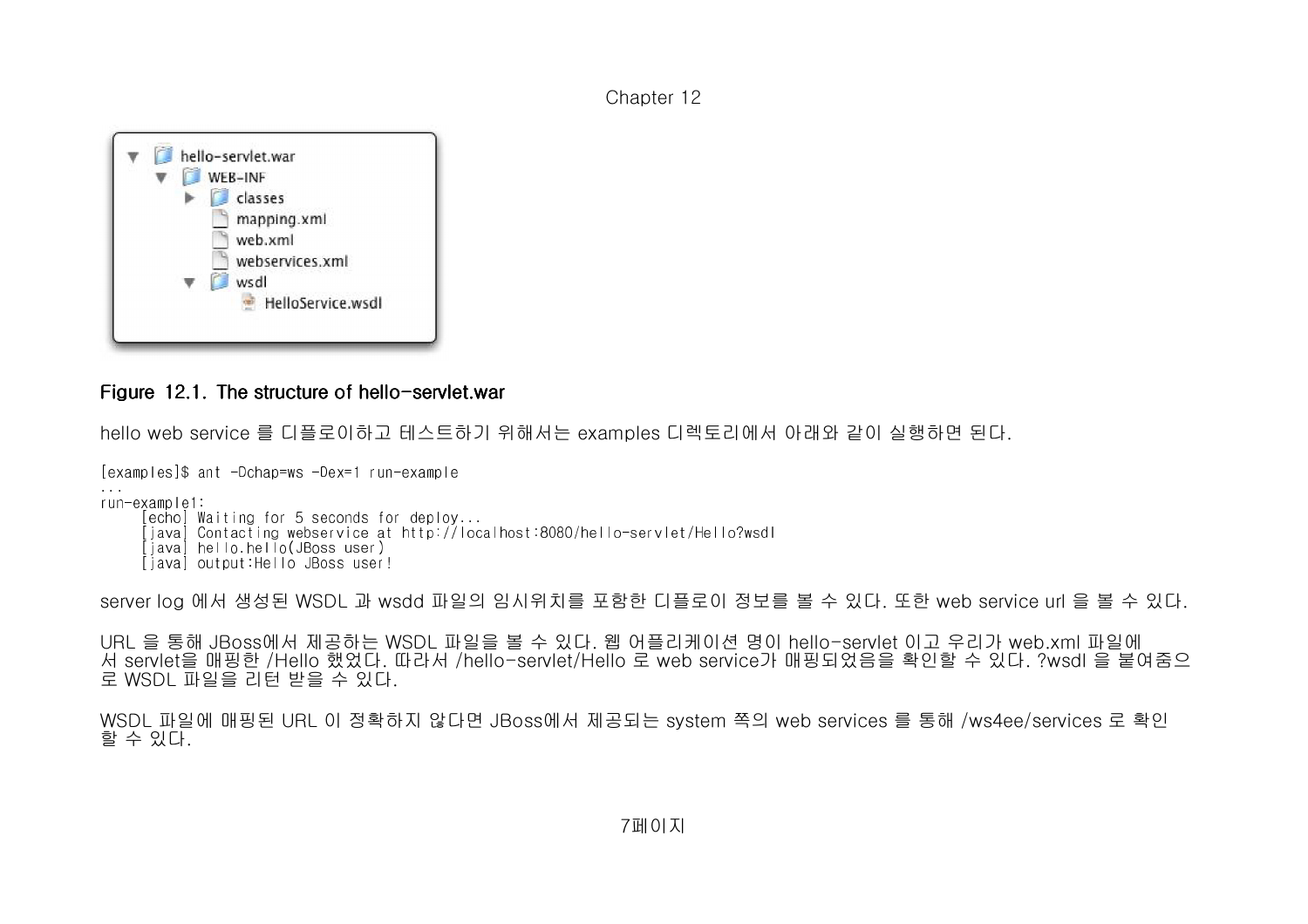|                | <b>JBossWS</b>                                                                                   |        |
|----------------|--------------------------------------------------------------------------------------------------|--------|
|                | $\mathcal{L}$ $\mathcal{L}$ $\mathcal{L}$ $+$ $\mathcal{L}$ http://localhost:8080/ws4ee/services | Google |
| <b>IBossWS</b> |                                                                                                  |        |

#### **And now... Some Services**

- · hello-ejb.jar#Hello (wsdl) o hello
- Version (wsdl)
- **o** getVersion
- · hello-servlet.war#Hello (wsdl) o hello

Figure 12.2. The web services list

서비스 리스트는 현재 web services로 등록된 모든 것을 보여준다.

# 12.2. EJB Endpoints

Web services 는 EJB 티어도 제공할 수 있다. SLSB 는 JAX-RPC endpoint 와 같은 방법으로 web service의 endpoint 로 서비스 할 수 있다. 이작업을 하기위해서는 session bean 에서 HelloServet 예제를 적용하게 될 것이다.

8페이지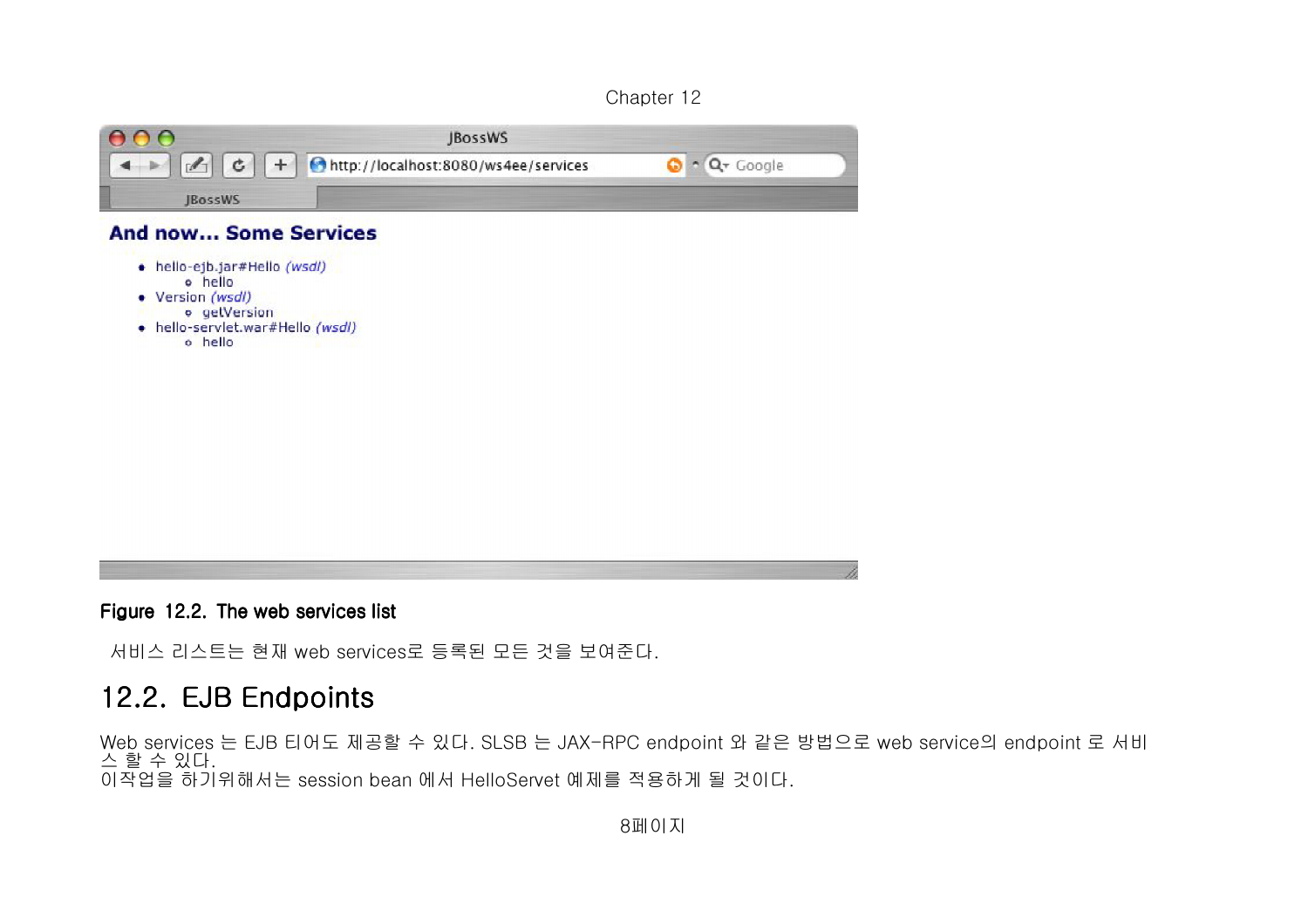```
package org.jboss.ws.hello;import javax.ejb.EJBException;
import javax.ejb.SessionBean;
import javax.ejb.SessionContext;public class HelloBean
   implements SessionBean{   public String hello(String name)\qquad \qquad \{       return "Hello " + name + "!";   }   public void ejbCreate() {};
   public void ejbRemove() {};   public void ejbActivate() {}
   public void ejbPassivate() {}   public void setSessionContext(SessionContext ctx) {}}
```
여기 보이는 session bean은 아주 간단하다. session bean 은 보통 home interface와 local interface 또는 remote interface 가 필요 하다. 그러나 web service endpoint 로 제공되는 session bean 은 interface 파일들을 생략할 수 있다. 그러나 우리는 JSE 예제에서 사용되었던 hello service endpoint 는 반드시 필요하다.

**ejb-jar.xml** 파일은 session bean의 표준이다. 보통의 session bean parameters에 대한 설명은 5장 EJBs on JBoss에서 설명하고 있 다. 여기서 집중해야 하는 것은 service-endpoint element 이다. 이 element는 web service를 위한 service endpoint interface로 이용된다.

```
<?xml version="1.0" encoding="UTF-8"?>
<ejb-jar xmlns="http://java.sun.com/xml/ns/j2ee" version="2.1"   xmlns:xsi="http://www.w3.org/2001/XMLSchema-instance" 
   xsi:schemaLocation="http://java.sun.com/xml/ns/j2ee http://java.sun.com/xml/ns/j2ee/ejb-jar_2_1.xsd">   <display-name>chapter 12 EJB JAR</display-name>   <enterprise-beans>       <session>
           <ejb-name>HelloBean</ejb-name>            <service-endpoint>org.jboss.ws.hello.Hello</service-endpoint>
```

```
9페이지
```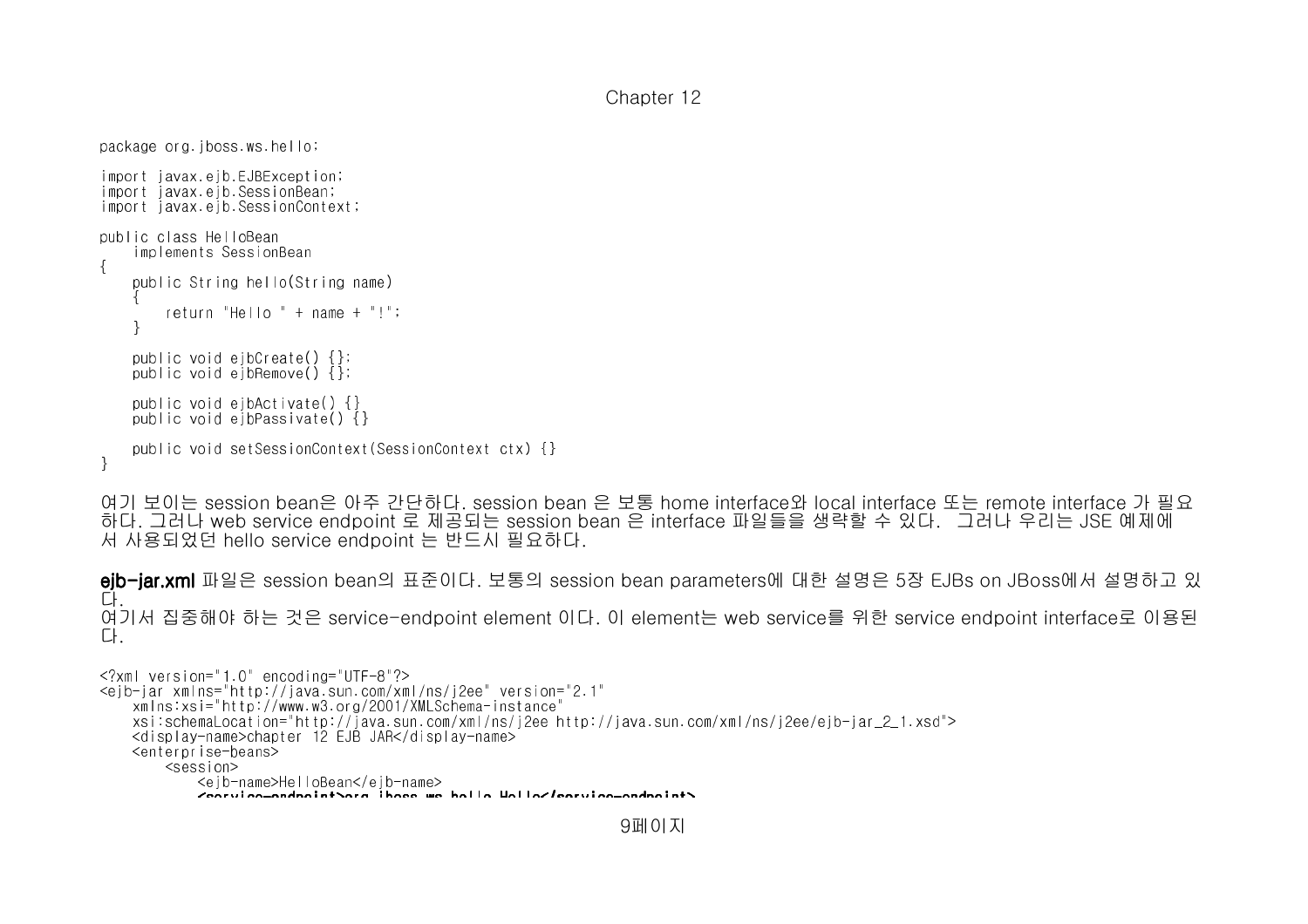```
Chapter 12
```

```
           <service-endpoint>org.jboss.ws.hello.Hello</service-endpoint>           <ejb-class>org.jboss.ws.hello.HelloBean</ejb-class>           <session-type>Stateless</session-type>
           <transaction-type>Container</transaction-type>       </session>
   </enterprise-beans>
   <assembly-descriptor>
       <method-permission>           <unchecked/>           <method>
               <ejb-name>HelloBean</ejb-name>               <method-name>*</method-name>           </method>
       </method-permission>
       <container-transaction>           <method>
               <ejb-name>HelloBean</ejb-name>               <method-name>*</method-name>           </method>
           <trans-attribute>Required</trans-attribute>       </container-transaction>   </assembly-descriptor>\langleeib-jar\rangle
```
#### **webservices.xml** 파일도 함께 반드시 필요로 한다. 해당 파일은 아래에서 보여주고 있다. WAR 파일을 위한 부분을 확인할 수 있다.

<webservices xmlns="http://java.sun.com/xml/ns/j2ee" xmlns:xsi="http://www.w3.org/2001/XMLSchema-instance"xsi:schemaLocation="http://java.sun.com/xml/ns/j2ee http://www.ibm.com/webservices/xsd/j2ee\_web\_services\_1\_1\.xsd" version="1.1"> <webservice-description><webservice-description-name>HelloService</webservice-description-name>

#### <wsdl-file>META file>META file>META-INF/wsdl/HelloService.wsdl HelloService.wsdl HelloService.wsdl</wsdl-file>

<jaxrpc-mapping-file>META-INF/mapping.xml</jaxrpc-mapping-file>

 $\langle$ conponent $\rangle$  <port-component-name>Hello</port-component-name> <wsdl-port>HelloPort</wsdl-port> <service-endpoint-interface>org.jboss.ws.hello.Hello</service-endpoint-interface><service-impl-bean>  $\sim$  100  $\sim$  100  $\sim$  100  $\sim$  100  $\sim$  100  $\sim$  <ejb-link>HelloBean</ link>HelloBean</ link>HelloBean</ejb-link> </service-impl-bean> </port-component></webservice-description>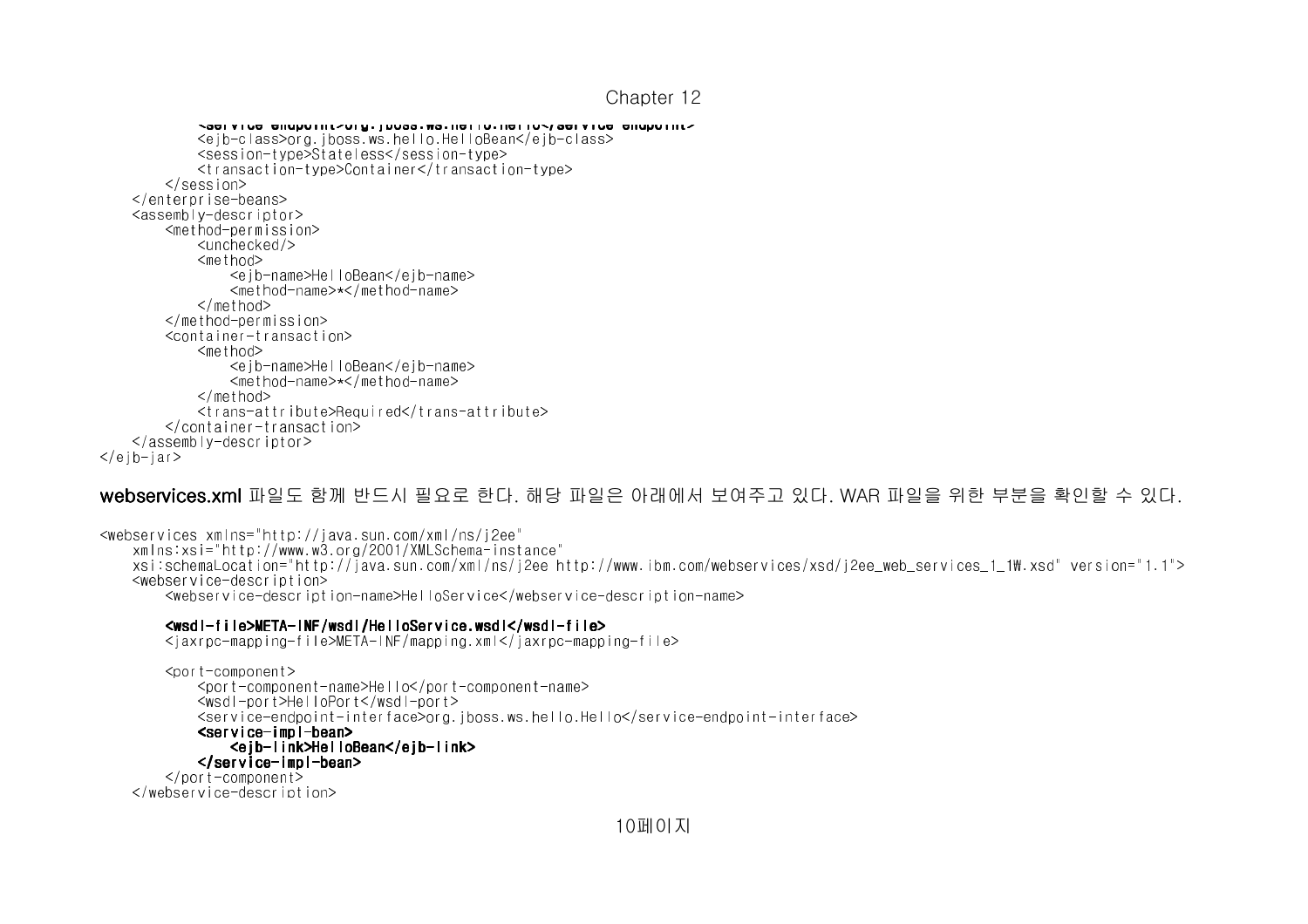webservice-description-description-description-</webservices>

첫번째 틀린점은 WFB-INF/wsdl 디렉토리 대신하여 MFTA-INF/wsdl 디렉토리 밑에 WSDL 파일이 있다는 것이다. 첫번째 틀린점은 WEB-INF/wsdl 디렉토리 대신하여 META-INF/wsdl 디렉토리 밑에 WSDL 파일이 있다는 것이다.<br>두번째 틀린점은 service-impl-baen element에 ejb-link 가 session bean 의 ejb-name을 가리키고 있다는 점이다.<br>WSDL 파일과 JAX-RPC mapping 파일은 전예제와 다르지 않다. WSDL 파일과 JAX-RPC mapping 파일은 전예제와 다르지 않다.

어플리케이션을 패키징하고 디플로이 하기위해서는 아래와 같이 실행하면 된다.

#### [<mark>examples]\$ ant -Dchap=ws -</mark>Dex=2 run-example

...run-example2:

 [copy] Copying 1 file to /tmp/jboss-4.0.3/server/default/deploy [echo] Waiting for 5 seconds for deploy... [java] Contacting webservice at http://localhost:8080/hello-ejb/Hello?wsdl [java] hello.hello(JBoss user)[java] output:Hello JBoss user!

The test program run here is the same as with the servlet example, except that we use a different URL for the WSDL. JBoss composes the WSDL using the base name of the EJB JAR file and the name of the service interface. However, as with all web services in JBoss, you can use the http://localhost:8080/ws4ee/services service view shown in <u>Figure 12.2, "The web services list"</u> to verify the deployed URL of the WSDL.

테스트 프로그램은 servlet 샘플과 같은 방식으로 동작한다. 또한 JBoss에서 제공되는 system 쪽의 web services 를 통해 /ws4ee/services 로 확인할 수 있다.

# 12.3. Web Services Clients

이제 web service를 이용하는 부분을 만들어보자 쉽게 클라이언트를 만들어보자

# 12.3.1. A JAX-RPC client

전체 JAX-RPC 프로그래밍 모델은 J2EE applications 과 clients 이다. 우리는 client programming 기술에 대한 전반적인 부분을 설명하지는 않을 것이다. 그러나 클라이언트에서 dynamic proxy invocation mechanism 에 대해서는 예를 들어 보겠다.

package org.jboss.ws.client;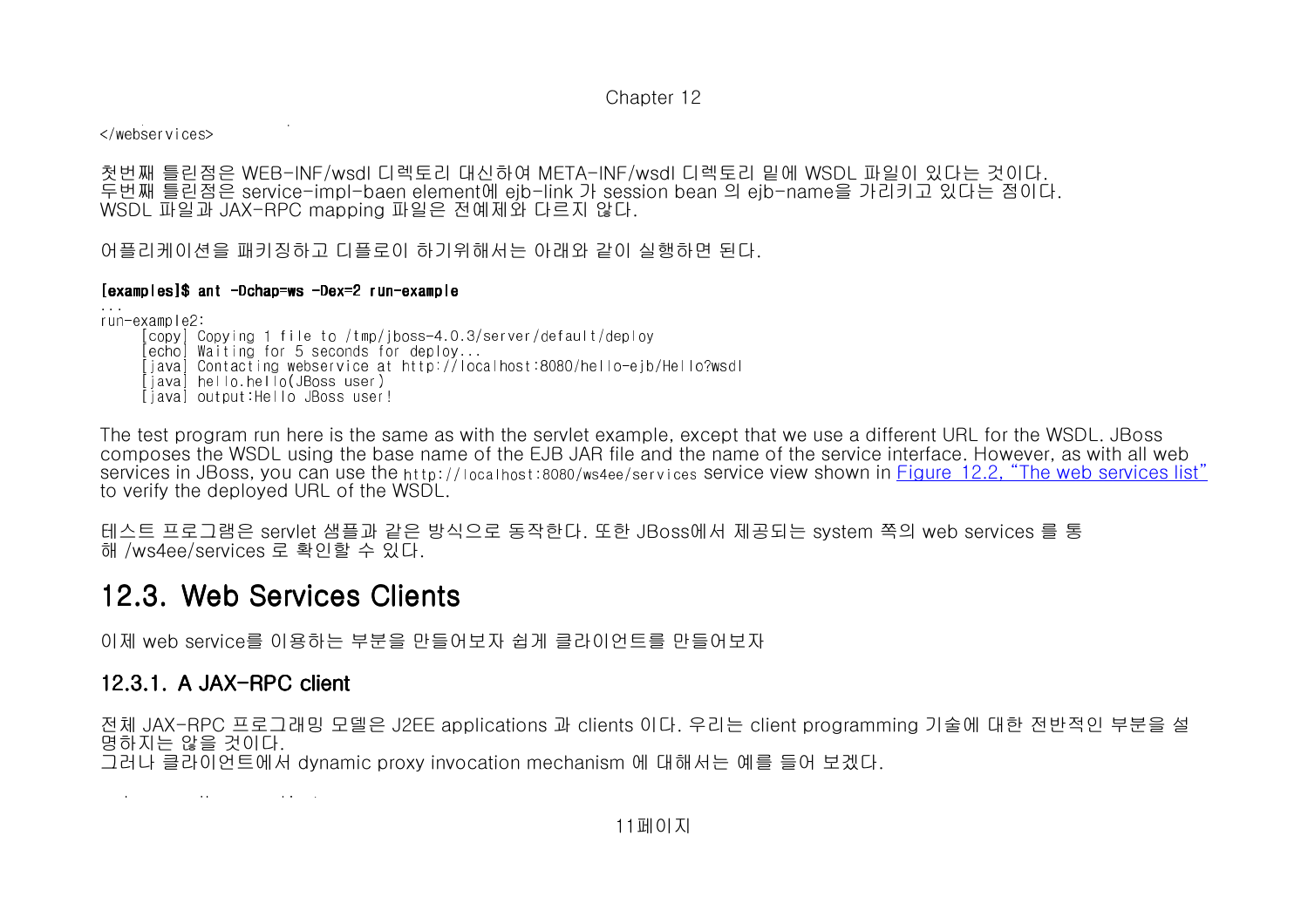```
Chapter 12
```

```
package org. iposs.ws.client,
import org.jboss.ws.hello.Hello;import javax.xml.rpc.Service;
import javax.xml.rpc.ServiceFactory;import javax.xml.namespace.QName;import java.net.URL;public class HelloClient{   public static void main(String[] args)       throws Exception\sim {
       String urlstr  = args[0];
       String argument = args[1];       System.out.println("Contacting webservice at " + urlstr);URL <math>ur \, \vert = new \, URL \, (urlstr);
        QName qname = new QName("http://hello.ws.jboss.org/",
                                                                   "HelloService");       ServiceFactory factory = ServiceFactory.newInstance();
       Service        service = factory.createService(url, qname);He110 hello = (He110) service.getPort(Hello.class);
               System.out.println("hello.hello(" + argument + ")");
       System.out.println("output:" + hello.hello(argument));   }}
```
JAX-RPC 클라이언트는 Hello service endpoint interface 를 이용한다. dynamic proxy 를 생성하여 command line 에서 들어 온 argument 가 가리키고 있는 WSDL 서비스를 향해 서비스 요청한다. 이것은 Dynamic Invocation Interface(DII)을 잘 알려져 있다. DII를 이용하여 특정포트 ,특정 서비스명을 통해 서비스 이용이 가능하다. web services 를 위한 reflection 에 대해 생각해보라. 아래 클라이언트 코드를 보여주고 있다.

package org.jboss.ws.client;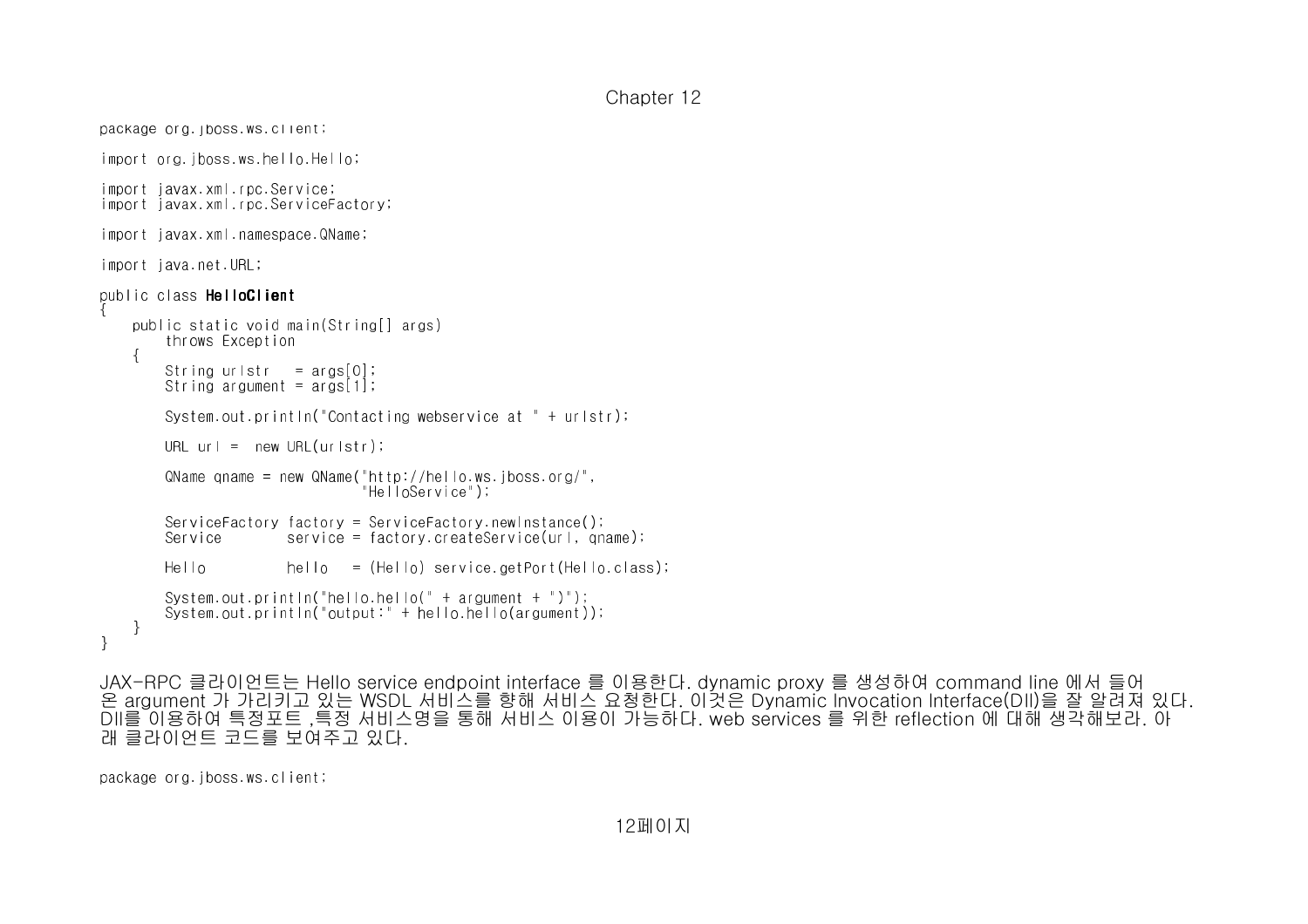```
Chapter 12
```

```
import org.jboss.ws.hello.Hello;import javax.xml.rpc.Service;
import javax.xml.rpc.ServiceFactory;import javax.xml.rpc.Call;import javax.xml.namespace.QName;import java.net.URL;public class HelloClientDII{   public static void main(String[] args)       throws Exception\sim {
       String urlstr  = args[0];
       String argument = args[1];       System.out.println("Contacting webservice at " + urlstr);URL url = new URL(urlstr);String ns = "http://hello.ws.jboss.org/";

       QName qname    = new QName(ns, "HelloService");       QName port      = new QName(ns, "HelloPort");
       QName operation = new QName(ns, "hello");       ServiceFactory factory = ServiceFactory.newInstance();
       Service        service = factory.createService(url, qname);
       Call           call    = service.createCall(port, operation);System.out.println("hello.hello(" + argument + ")");

       System.out.println("output:" + call.invoke(new Object[] {argument}));   }}
```
The following two commands can be used to run the DII client against both the JSE and EJB web services we have created.

[examples]\$ ant -Dchap=ws -Dex=1b run-example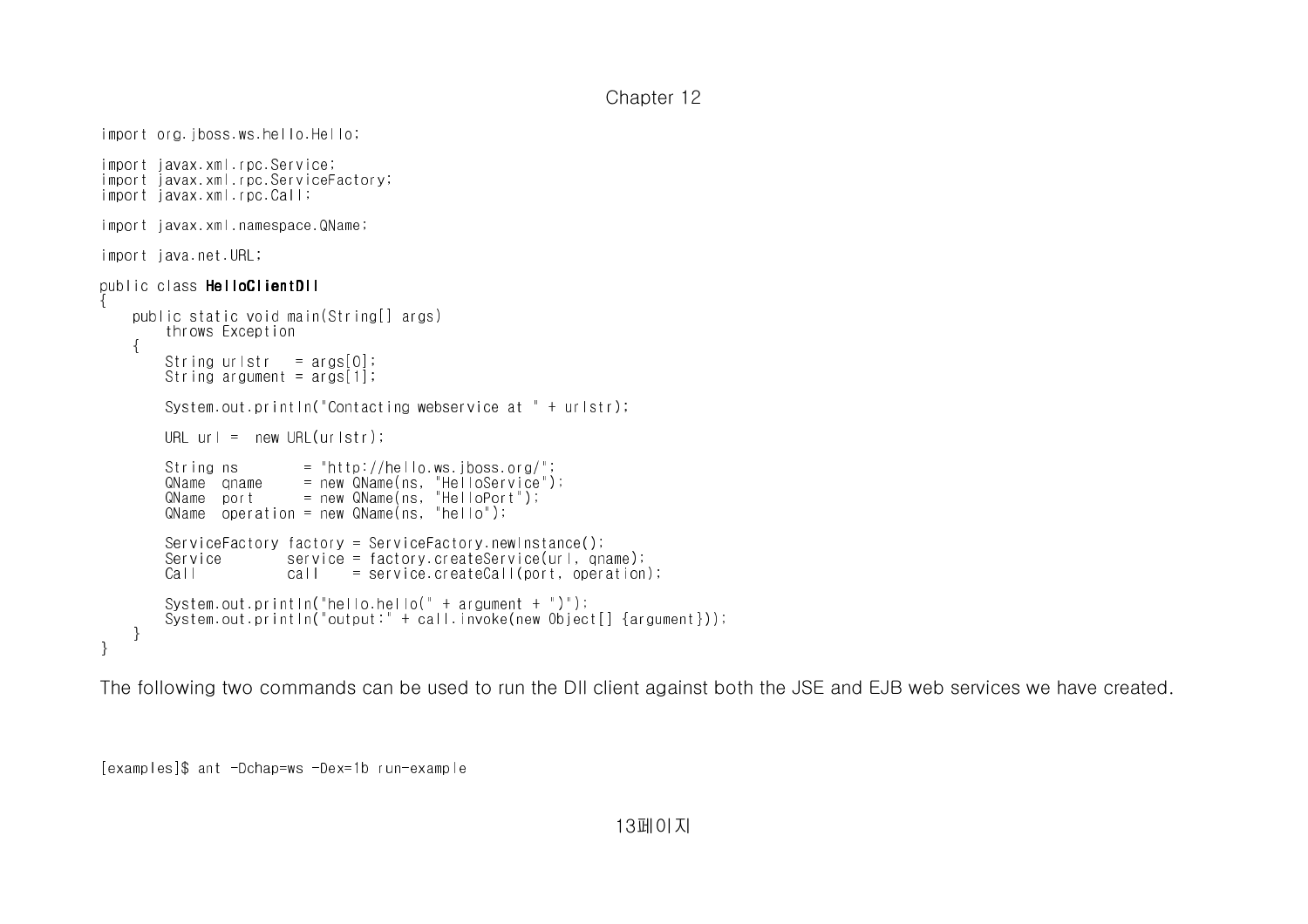[examples]\$ ant -Dchap=ws -Dex=2b run-example

### 12.3.2. Service references

The JAX-RPC examples in Section 12.3.1, "A JAX-RPC client" all required manual configuration of the WSDL URL and knowledge of the XML nature of the web services in question. This can be a configuration nightmare, but if your code is a J2EE component there is another option. J2EE components can declare service references and look up preconfigured Service objects in JNDI without needing to hardcode any web service references in the code.

JAX-RPC는 12.3.1 절JAX-RPC는 12.3.1 절 "A JAX-RPC client" 에서 WSDL URL수작업과 web services 에 대한 xml 에 대해 필요한 부분을 다루었다. 이<br>러한 설정은 악몽 같을 수 있다. 그러나 여러분의 코드가 J2EE component 이라면 여기서는 또다른 옵션이 된다. J2EE components<br>는 service references로 선언할 수 있다. 그렇게 하면 는 service references로 선언할 수 있다. 그렇게 하면 코드내에 어떠한 web service references 를 하드코딩 없이 JNDI 내의 선설정된 Service objects 를 look up 할 수 있다.

이 작업을 어떻게 하는 지 아래 코드에서 보여주고 있다. hello web service 를 호출하는 부분을 잘 보기 바란다.

```
package org.jboss.ws.example;
```

```
import javax.ejb.*;
import javax.naming.*;import java.rmi.RemoteException;
import javax.xml.rpc.Service;

import javax.xml.rpc.ServiceException;import org.jboss.ws.hello.Hello;public class ExampleBean
   implements SessionBean{   public String doWork()\sim {
                try {Context ctx
                                 = new InitialContext();
Service service = (Service) ctx.lookup("java:comp/env/services/hello");<br>Hello  hello  = (Hello)  service.getPort(Hello.class);
                                    return hello.hello("example bean");        } catch (NamingException e) {
```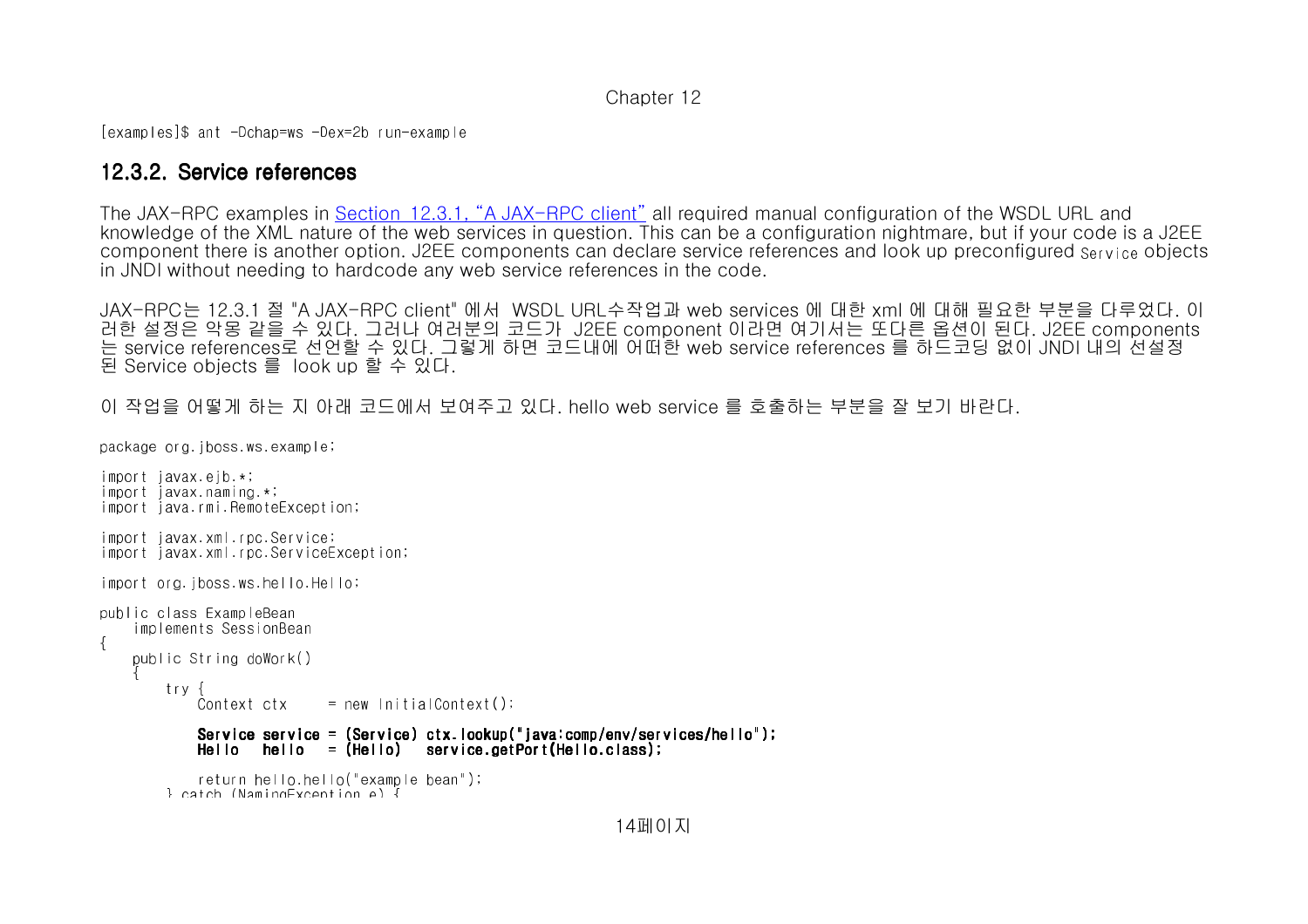```
Chapter 12
```

```
end (Naming Exception e);<br>
throw new EJBException (e);
                  } catch (ServiceException e) {
           throw new EJBException(e);                  } catch (RemoteException e) {
           throw new EJBException(e);       }   }   public void ejbCreate() {};
   public void ejbRemove() {};   public void ejbActivate() {}
   public void ejbPassivate() {}   public void setSessionContext(SessionContext ctx) {}}
```
ExampleBean 은 doWork 메소드를 통해 hello web service 를 호출하고 있다. 여기서 dyamic proxy invocation 메소드가 사용되었다. 여기서 흥미로운 것은 ENC 에서 JNDI lookup 을 통해 service reference를 얻어 온다는 것이다.

Web service references 는 **ejb-jar.xml** 파일의 service-ref element 를 이용하여 선언되어 있다.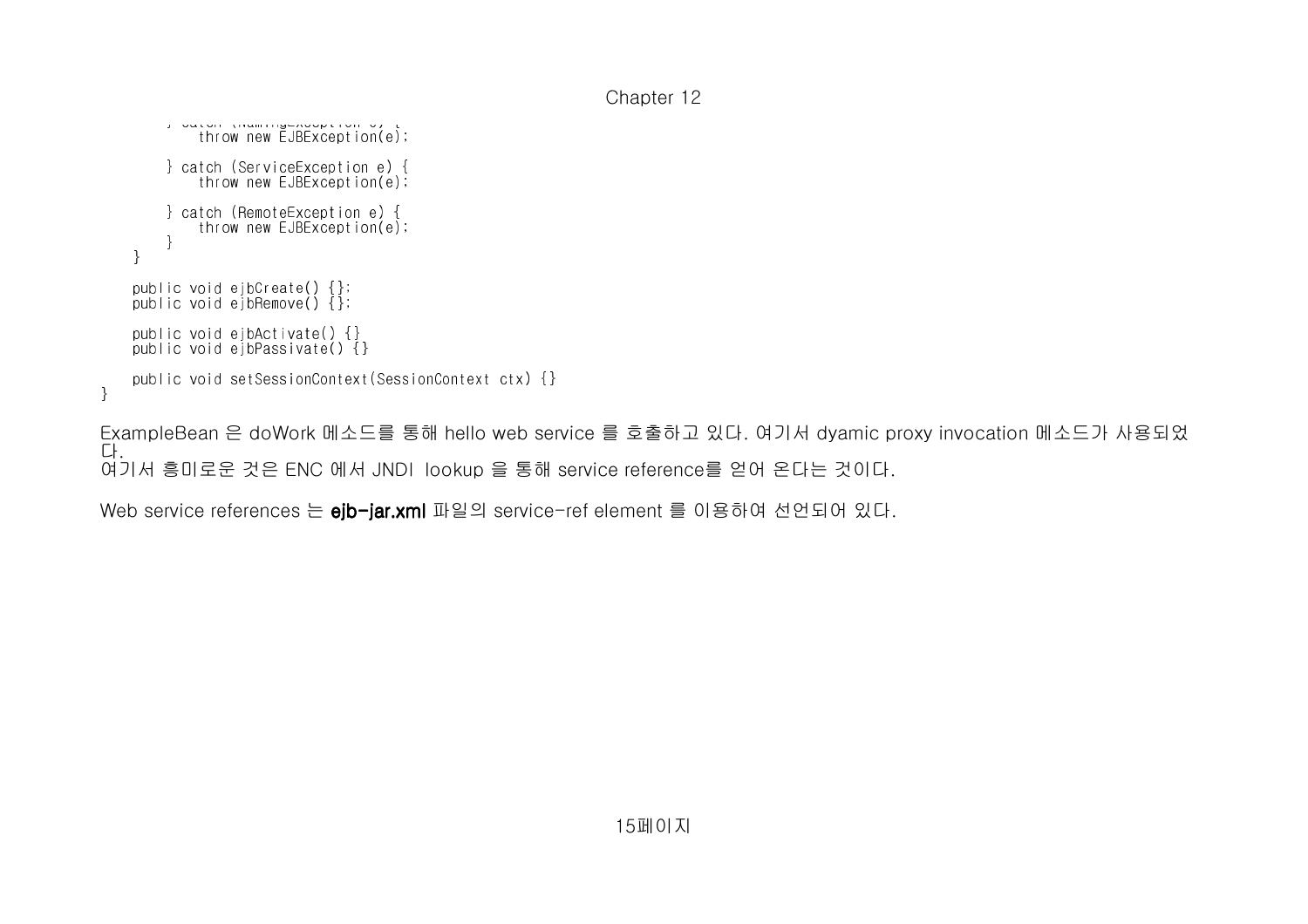

## Figure 12.3. The service-ref content model  $\,$

service-ref 에 대한 elements 의 설명이다.

- service-ref-name: This is the JNDI name that the service object will be bound under in the bean's ENC. It is relative to<br>Issue to make the l java:comp/env/.
- **service-interface**: This is the name of JAX-RPC service interface the client will use. Normally this is javax.xml.rpc.Service,<br>but it's possible to provide your own service close but it's possible to provide your own service class.
- **wsdl-file**: This is the location of the WSDL file. The WSDL file should be under <code>META-INF/wsdl.</code>
- **jaxrpc-mapping-file**: This is the location of the JAX-RPC mapping file. It must be under the META-INF directory.<br>**Conting-groma:** This element presifies the name of the sentice in the web sentices file. It is only mandato
- **service-qname**: This element specifies the name of the service in the web services file. It is only mandatory if the WSDL<br>file defines multiple services. The value must by a ONeme, which means it peeds to be a nameanage q file defines multiple services. The value must by a <sup>Q</sup>Name, which means it needs to be a namespace qualified value such as ns:ServiceNamewhere ns is an XML namespace valid at the scope of the service-qname element.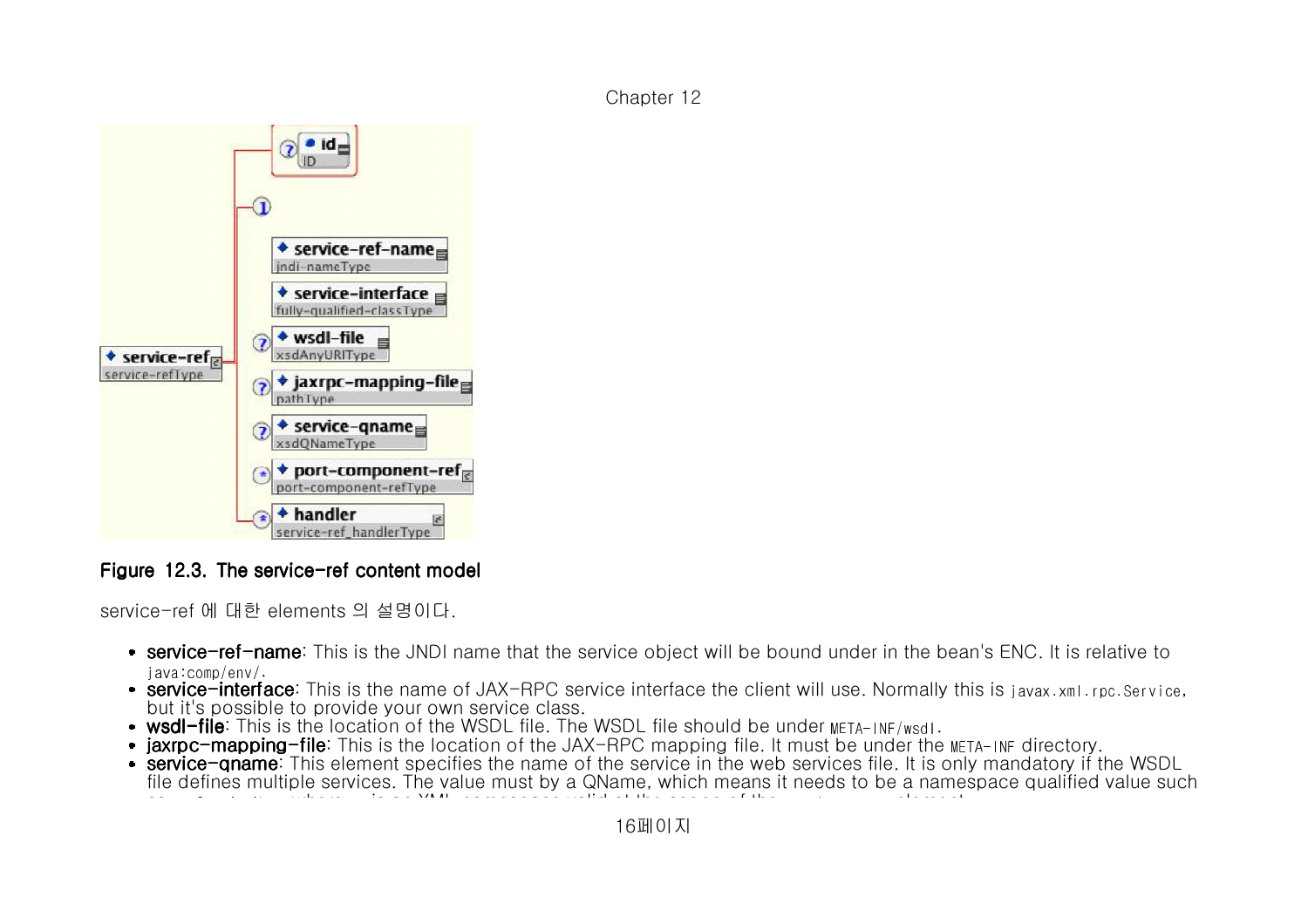as ns:ServiceName where ns is an XML namespace valid at the scope of the service-qname element.

- **port-component-ref**: This element provides the mapping between a service endpoint interface and a port in a web service.
- **handler**: This allows the specification of handlers, which act like filters or interceptors on the current request or response.

service-ref 에 Example session bean 에 hello web service를 선언하는 예를 아래 보여주고 있다.

```
<session>
   <ejb-name>Example</ejb-name>
   <home>org.jboss.ws.example.ExampleHome</home>
   <remote>org.jboss.ws.example.Example</remote>
   <ejb-class>org.jboss.ws.example.ExampleBean</ejb-class>   <session-type>Stateless</session-type>
   <transaction-type>Container</transaction-type><service-ref>
       <service- <service-ref-name>services/hello</service name>services/hello</service name>services/hello</service-ref-name> <service-interface>javax.xml.rpc.Service</service-interface><br><wsdl-file>META-INF/wsdl/hello.wsdl</wsdl-file>
           f(wsd)-file>META-INF/wsdl/hello.wsdl</wsdl-file>
<jaxrpc-mapping-file>META-INF/mapping.xml</jaxrpc-mapping-file><br><service-oname_xmlns:hello="http://hello.ws.iboss.org">
 <service-qnamexmlns:hello xmlns:helloxmlns:hello="http:// ="http://="http://hello.ws.jboss.org hello.ws.jboss.org hello.ws.jboss.org">            hello:HelloService       </service- </service-qname> </service-ref>
</session>
```
EJB deployer 는 java:comp/env/service/hello 명 아래 JNDI 의 bean 에 대해 사용가능한 Service Object 를 만들어 준다. Service Object는 hello web service 에 해당된다. session bean 은 보통의 web services operation s 을 호출 하는 것과 같다.

web services 설정 옵션의 대부분은 표준이다. 따라서 여기에 크게 깊게 다룰 필요성은 없다. 그러나 **JBoss 는 jboss.xml deployment descriptor 의 service-ref 를 통해 추가적인 web services 설정 옵션을 제공**하고 있다. service-ref elements 에대한 모<br>양은 아래에서 보여주고 있다. 양은 아래에서 보여주고 있다.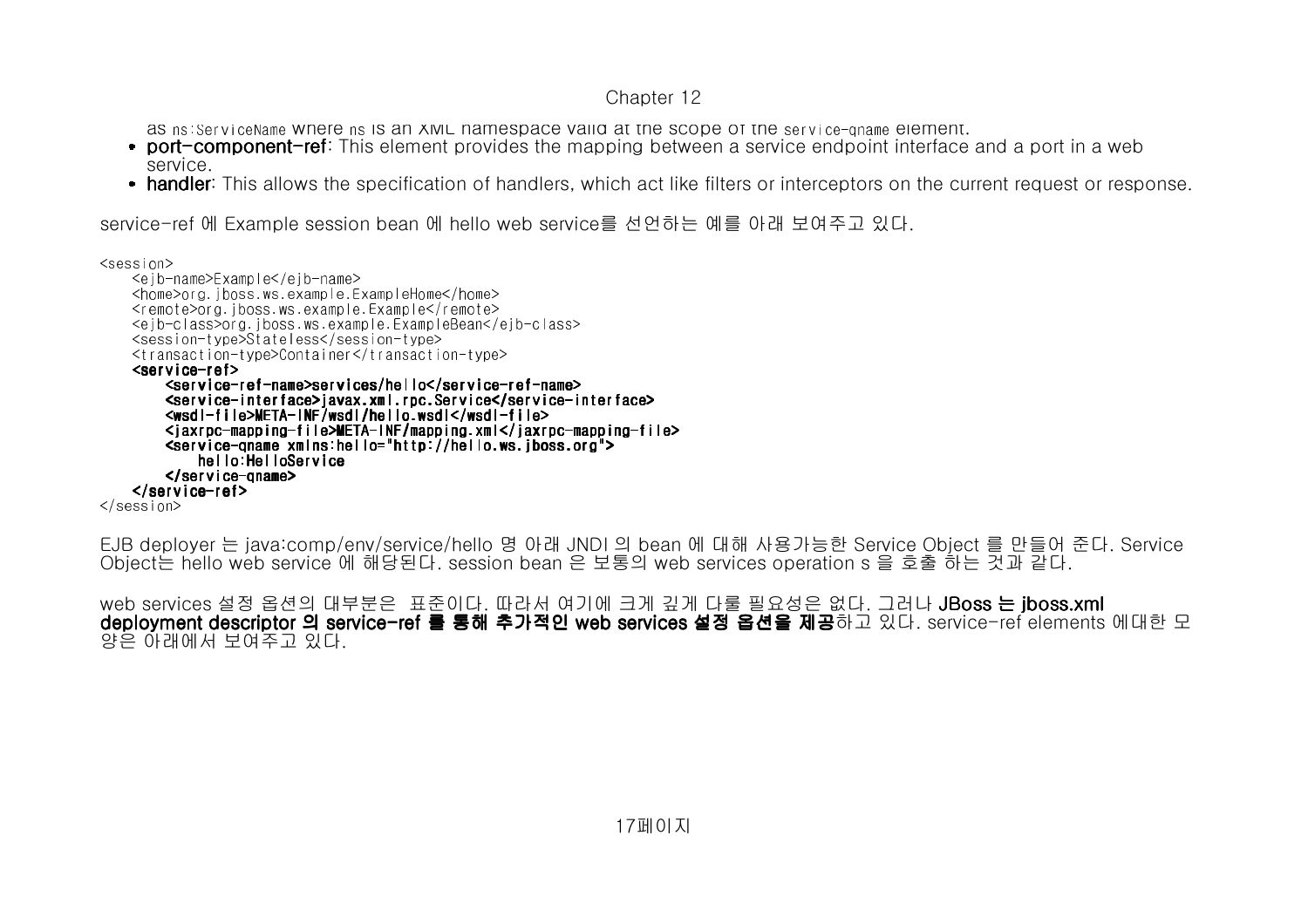



Figure 12.4. The jboss.xml service-ref content model  $\,$ 

설정 elements 에 대해 아래에서 설명하고 있다.

- service-ref-name: This element should match the service-ref-name in the ejb-jar.xml file that is being configured.<br>Pert-component-ref: The services reserved and element provides additional information for a specific port.
- **port-component-ref**: The <sub>port-component-ref element provides additional information for a specific port. This includes</sub> properties that should be associated with the JAX-RPC stub for the port.
- wsdl-override: This provides an alternate location for the WSDL file. The value can be any valid URL. This can be used in<br>An acception with the used in the set the final WSDL file for a locally published web convice. It ca co-ordination with the wsdl-publish-location to get the final WSDL file for a locally published web service. It could also be the URL of a remotely published WSDL that you don't want duplicated in the deployment file.
- **call-property**: This sets properties on the JAX-RPC stub.

```
WSDL 이 wscompile을 통해 생성되지만 SOAP address 를 포함하지는 않는다. JBoss 의 jboss.xml 파일에서 서비스의 wsdl url
이 override 되게 된다. 아래 예를 보자
```

```
<!DOCTYPE jboss PUBLIC
         "-//JBoss//DTD JBOSS 4.0//EN"
         "http://www.jboss.org/j2ee/dtd/jboss_4_0.dtd"><jhoss>
   <enterprise-beans>zalas tasv
```